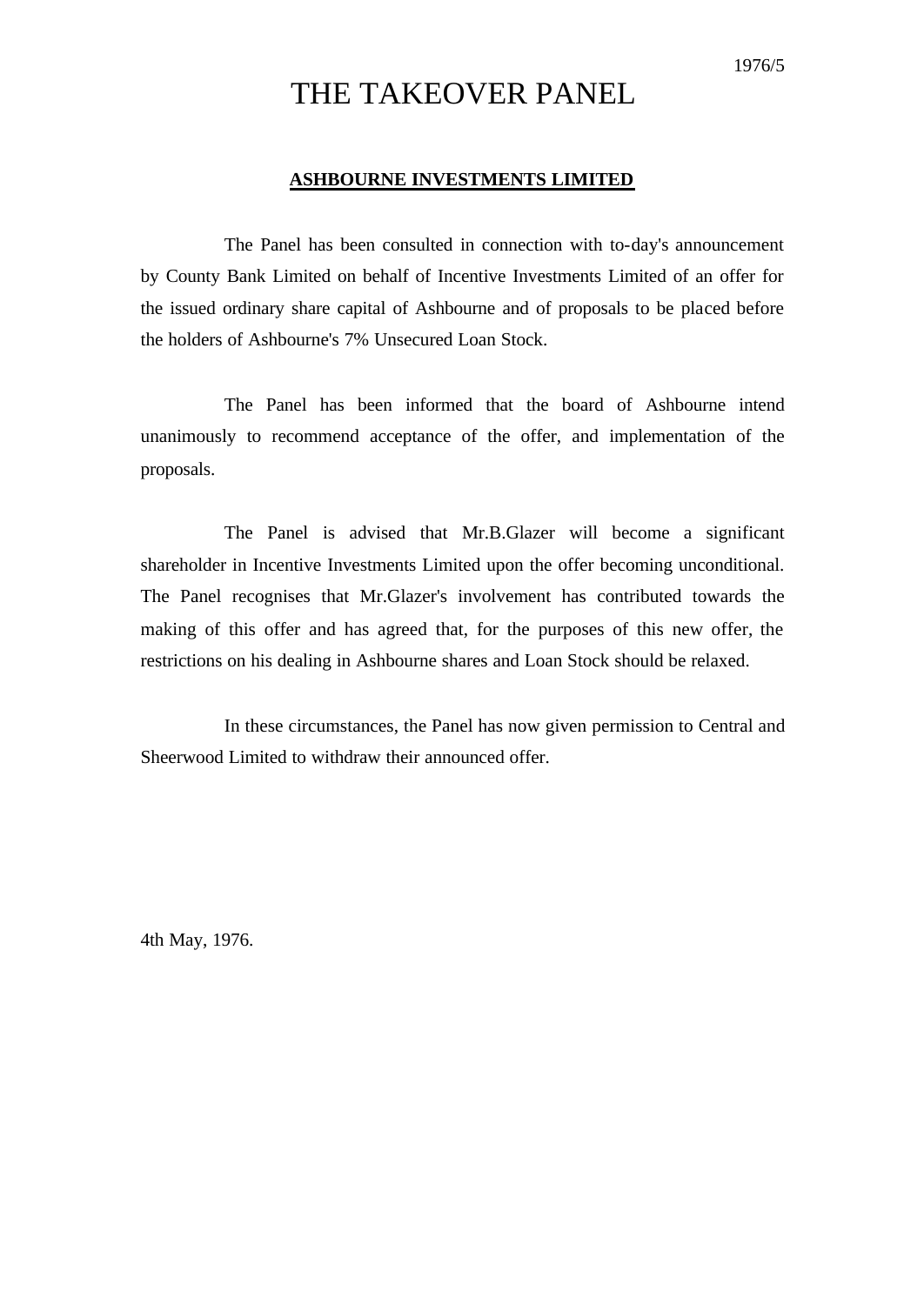# **County Bank**

#### **PRESS ANNOUNCEMENT FOR IMMEDIATE RELEASE**

### **ASHBOURNE INVESTMENTS LIMITED ("ASHBOURNE")**

County Bank Limited announces that on behalf of Incentive Investments Limited ("Incentive") it will make an offer to acquire the whole of the issued Ordinary share capital of Ashbourne. At the same time proposals will be placed before the 7 per cent Convertible Unsecured Loan Stockholders of Ashbourne.

Terms The Offer

For each Ordinary share 21p in cash of 25p in Ashbourne

#### The Proposals

The following alterations in the terms of the Trust Deed constituting the 7 per cent Convertible Unsecured Loan Stock 1984 ("the Stock") will be proposed:-

- 1. All rights of the holders of the Stock to convert into the Ordinary share capital of Ashbourne and all provisions ancillary thereto will be removed with effect from the date of the passing of the necessary Extraordinary Resolutions.
- 2. The interest payable on the Stock will be increased from 7 per centum per annum to 8½ per centum per annum. The increased rate of interest would apply from the date the Proposals become effective.

It will be the intention to apply to The Stock Exchange for a relisting of the Stock immediately the Offer becomes unconditional.

#### **Conditions**

1. The Offer will be made on the usual terms including those required by the Panel on Take-overs and Mergers and will be conditional upon:-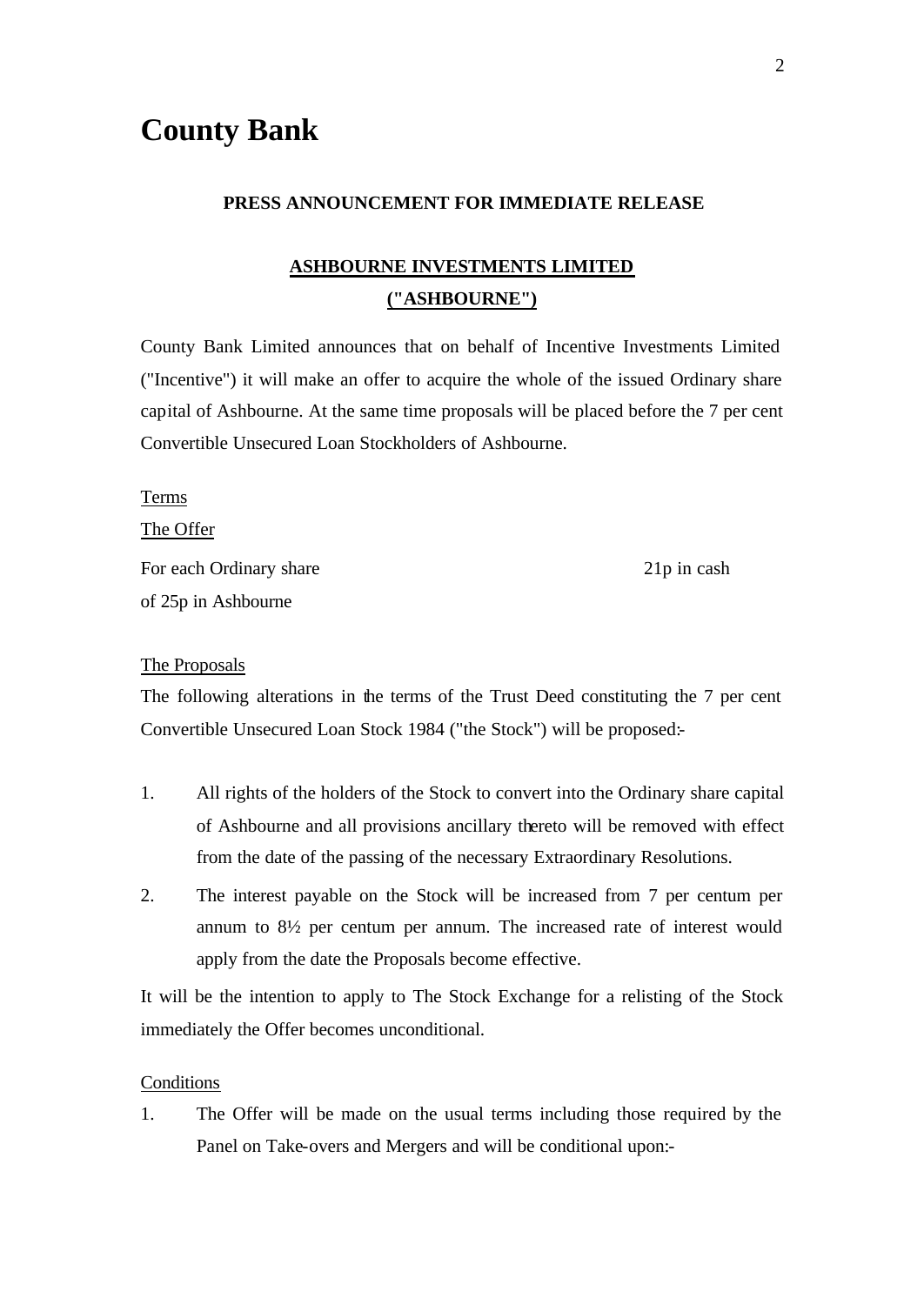- (a) Acceptances being received in respect of not less than 75 per cent of the shares for which the Offer is made, or such less percentage being more than 50 per cent of the issued Ordinary share capital of Ashbourne as Incentive shall decide.
- (b) The Proposals in respect of the Stock being approved by the requisite majority at a meeting of the Stockholders in accordance with the terms of the Trust Deed.
- (c) Unanimous and continuing recommendation of the Offer and the Proposals by the Board of Ashbourne, save that Incentive reserves the right to waive this condition.

The shares will be acquired free from all liens charges and encumbrances and with all rights thereto including any dividends hereafter declared or paid.

2. The Proposals will be conditional upon the Offer for the Ordinary shares becoming or being declared otherwise unconditional.

#### The Panel on Take-overs and Mergers

The Panel on Take-overs and Mergers has confirmed that it has approved the terms of the Offer and of the Proposals for submission to the shareholders and Stockholders of Ashbourne.

#### The Board of Ashbourne

With the exception of Mr. S. Raynaud and Mr. R.W. Smith, all the Directors of Ashbourne will resign at or before the time when the Offer becomes or is declared unconditional. The interests of all employees of Ashbourne will be safeguarded.

#### Activities of Ashbourne

Ashbourne has four main activities - banking through E.S. Schwab & Co. Limited, the manufacture of printed circuits, the manufacture of aircraft aerials and ancillary equipment, and suppliers of sanitary and kitchen equipment.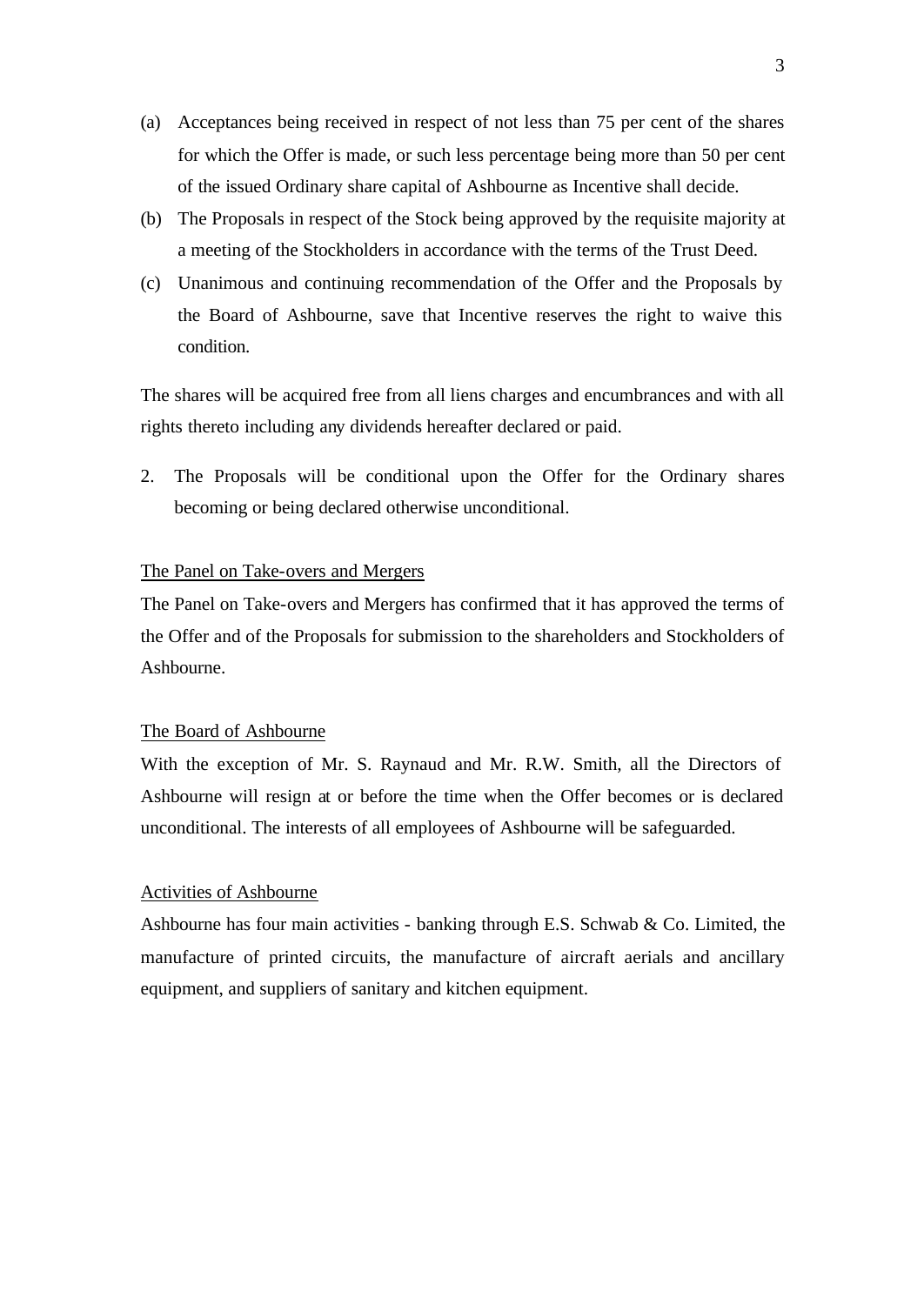#### Incentive

Voting control of Incentive is held by Lord Mancroft, Mr. Norman Castle, Lord Fisher of Camden and Mr. E.S. Margulies. The Directors are Lord Mancroft, who has accepted an invitation to become Chairman, Mr. Castle and Lord Fisher.

Upon the Offer being declared or becoming unconditional, Mr. Leon Faust and Mr. Bernard Glazer will subscribe for shares in Incentive and will be invited to join the Board of Incentive.

#### Recommendation

The Board of Ashbourne which has been advised by Slater Walker Limited considers that the terms of the Offer and of the Proposals are fair and reasonable and has unanimously agreed to recommend strongly that shareholders should accept the Offer and Stockholders should vote for the Proposals as they intend to do in respect of their owns shares and Stock, namely 270, 600 shares (3.1 per cent) and £4,720 nominal of Stock (0.4 per cent). After consultation between the Boards of Ashbourne and Central & Sheerwood Limited, and with the consent of the Panel on Take-overs and Mergers, the proposed Offers from Central & Sheerwood Limited will not now proceed.

Reference to the Board of Ashbourne in this paragraph means the Board of Ashbourne excluding Mr. Leon Faust who has taken no part in the deliberations of the Board of Ashbourne in considering the Offer and the Proposals.

Topview Limited, with which Mr. Leon Faust is associated, and which owns 2,075,477 Ordinary shares in Ashbourne (23.6 per cent), and Mr. Bernard Glazer and his family interests, who own 1,944,122 Ordinary shares (22.1 per cent), have agreed to accept the Offer in respect of their shares.

Offer documents will be posted as soon as possible.